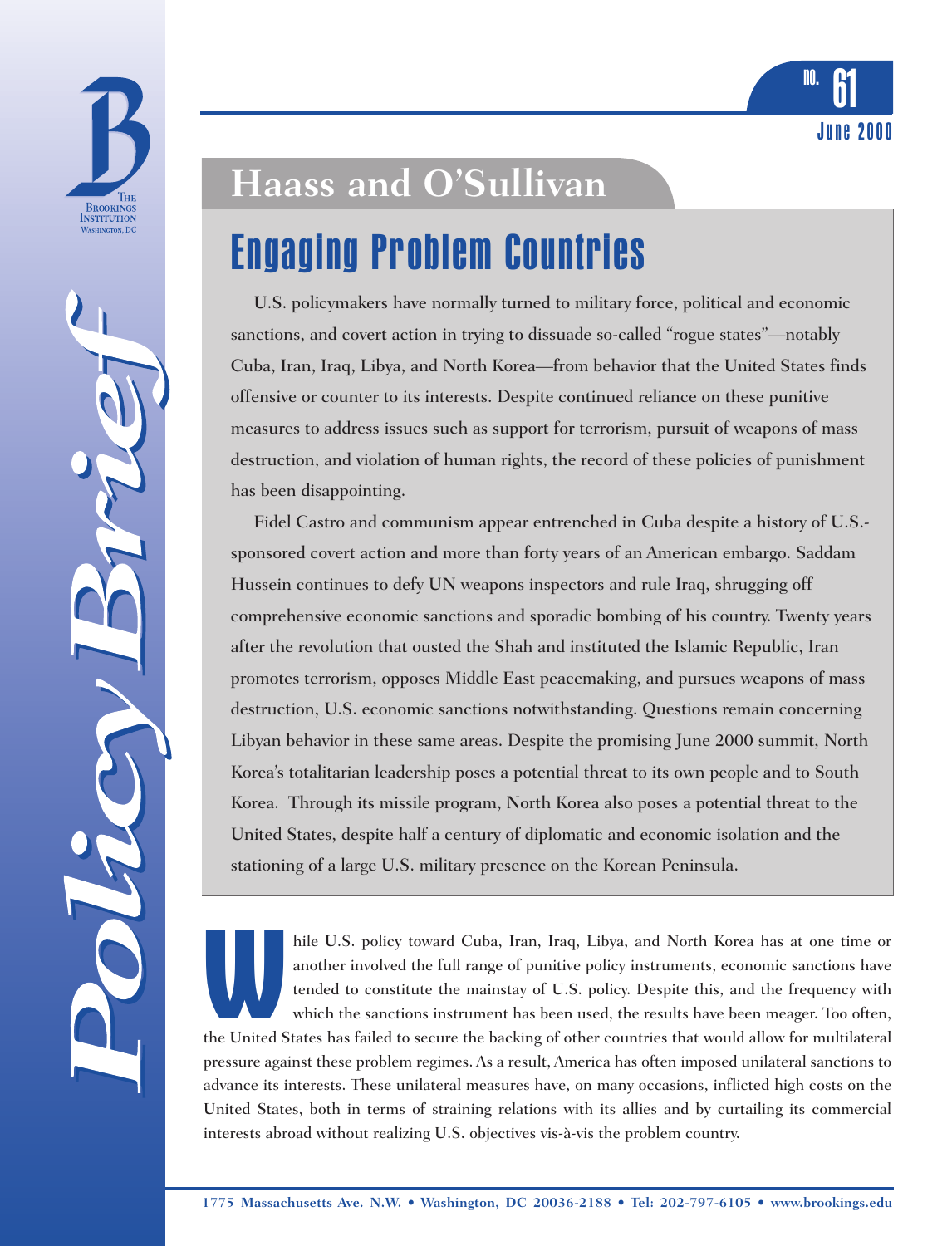#### Richard N. Haass



Richard N. Haass is Vice President, Director of Foreign Policy Studies, and Sydney Stein, Jr. Chair in International Security at the Brookings Institution. He has written numerous books on contemporary American foreign policy, including *Intervention: The Use of American Military Force in the Post-Cold War World* and *The Reluctant Sheriff: The United States After the Cold War*.

## **Road Maps for**

Disappointment and frustration with the ability of punitive measures to achieve U.S. foreign policy objectives justify a concerted effort to examine alternative strategies and policies. One promising but relatively neglected option is engagement.

Engagement as a policy is not merely the antithesis of isolation. Rather, it involves the use of economic, political, or cultural incentives to influence problem countries to alter their behavior in one or more realms. Such a strategy can take a variety of forms. *Conditional* engagement is a government-to-government affair in which the United States offers inducements to a target regime in exchange for specified changes in behavior. This was the approach favored in 1994 when the United States and North Korea entered into a framework agreement under which Pyongyang pledged to curtail its nuclear weapons development in exchange for shipments of fuel, construction of a new generation of nuclear power-generating reactors, and a degree of diplomatic normalization. In contrast, *unconditional* engagement is less contractual, with incentives being extended without the explicit expectation that a reciprocal act will follow. Unconditional engagement makes the most sense in promoting civil society in hopes of creating an environment more conducive to reform.

#### Making Engagement Work

Implementation of engagement strategies is a demanding enterprise. U.S. policymakers seeking to engage a recalcitrant regime should consult intensively with American allies; a failure to do so increases the possibility that another country will undermine the U.S. strategy by offering similar benefits without demanding any changes in behavior. Moreover, as the European Union's unsuccessful attempt to engage Iran through its 'critical dialogue' policy demonstrated, the extension of incentives for cooperation should be accompanied by the threat of credible penalties for defiance. It was Europe's reluctance to jeopardize its extensive economic contacts with Iran for political objectives (in addition to believing in the value of diplomatic contacts) that undermined its ability to influence Iranian behavior.

Beyond these common sense principles, a number of additional guidelines warrant attention. First, conditional engagement requires a well-delineated road map which outlines with great precision the conditions that must be fulfilled and the benefits that can be reaped by both sides as the relationship advances. Such a mechanism was the centerpiece of the successful engagement strategy adopted by the Bush administration and continued by President Clinton to normalize relations with Vietnam. It was also used to good effect by the Clinton administration in managing the threat posed by North Korea's nuclear weapon and ballistic missile programs.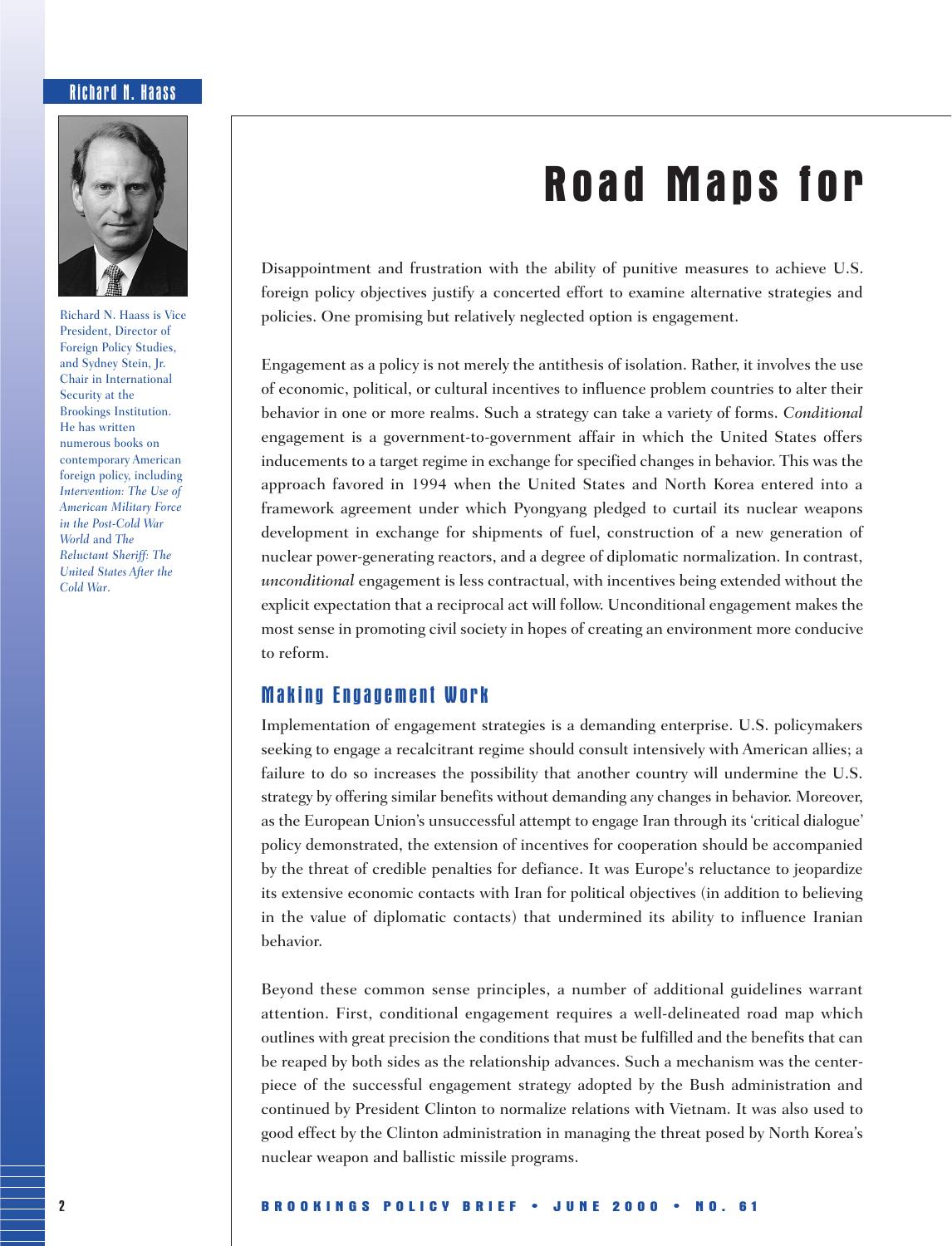#### Meghan L. O'Sullivan

### **Rogue States**

The use of such road maps is not just a question of packaging, but entails real responsibilities. Careful monitoring is indispensable, as the credibility of a calibrated agenda is only as good as its latest step. If the target country discovers that it is possible to move to the next stage without satisfying earlier conditions, or if the regime suspects that its compliance with commitments is not subject to verification, much of the rationale behind such a framework will be undermined. Second, the provision of a road map obligates the United States to follow certain steps as much as it binds the target country. Not only are the potential gains of a detailed agenda foregone if U.S. non-compliance forces an end to the agreement, but any hope for crafting an alternative policy which commands domestic and international support will be dashed by the failure of the United States to live up to its responsibilities.

Despite the utility of road maps, such step-by-step reciprocal engagement with a problem regime will not always be possible. Opaque domestic politics in the target country may frustrate efforts to discern who is in a position of power and who can deliver on promises made in exchange for certain incentives. Or the overriding goal may be the change of a regime, something no government will voluntarily agree to. Although these sorts of situations may preclude *conditional* engagement, they may be ideal for the initiation of *unconditional* engagement—the offering of incentives without any expectation of reciprocal acts. While any type of incentive could be offered unconditionally, cultural incentives or inducements to civil society are the most appropriate measures because they are the least likely to shore up dubious regimes. Such incentives may also be the only realistic option when the U.S. government is faced with domestic lobbies adamant on the isolation of certain regimes, but willing to accept measures geared toward easing physical hardship and cultural isolation of the population in the target country without bolstering the power of the regime.

The provision of economic incentives to the private sector can also be an effective mode of unconditional engagement, particularly when the economy of the target country is not entirely state-controlled. In these more open climates, economic actors nourished by exchanges will often be agents for change and natural allies in some Western causes. To the extent that economic engagement builds the private sector and other non-state elements within the target country, it is likely to widen the base of support for engagement with America specifically and the promotion of international norms more generally. Certainly, U.S. engagement with China has nurtured constituencies which are sympathetic, if not to American ideals *per se*, then at least to trade and open markets and the maintenance of good relations to secure them.



Meghan L. O'Sullivan is a Fellow in the Foreign Policy Studies program at the Brookings Institution.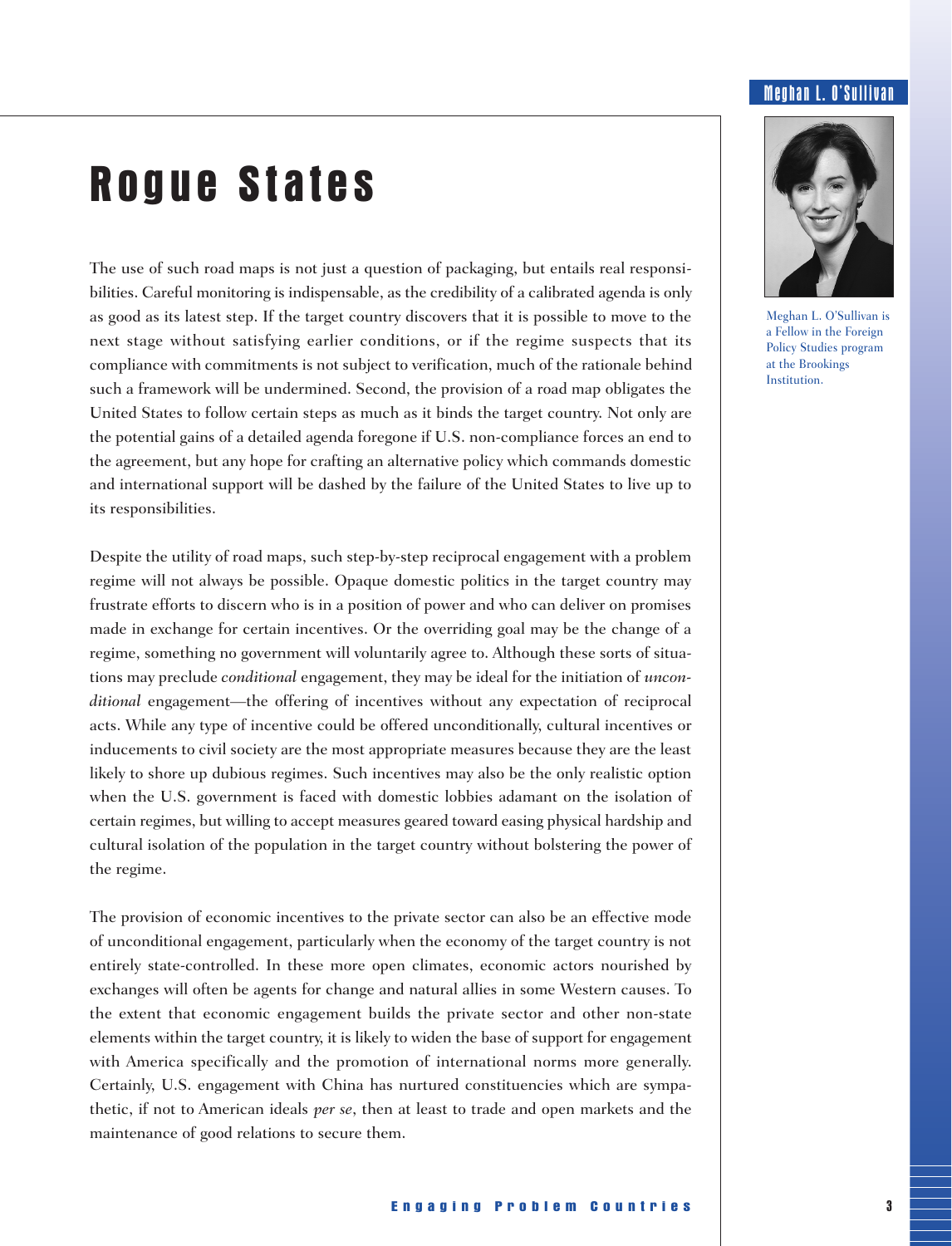Finally, policymakers faced with the challenge of managing a strategy of engagement need to expend at least as much energy in the U.S. domestic political realm as they do working with the target country. Engagement strategies often fail not simply because of disagreements between the United States and the target country, but also because American

*The provision of a road map obligates the United States to follow certain steps as much as it binds the target country.*

domestic political considerations warp the strategy or make it untenable. Détente between the United States and the Soviet Union is a case in point. Richard Nixon and Henry Kissinger carefully crafted a 'linkage' strategy, through which the Soviet Union would be offered political and economic incentives in return for restrained behavior in the strategic realm. The strategy produced some important achievements, but was hindered by the inability of the Nixon administration to deliver pledged rewards. Although Kissinger and Nixon had promised the Soviet Union Most Favored Nation (MFN) trading status in return for its cooperation in other selected arenas, Congress passed legislation linking MFN status to the internal behavior of the Soviet regime, thereby tying Kissinger's hands and helping to frustrate the strategy of détente.

#### Future Candidates for Engagement

Given the disappointments of most sanctions-dominated strategies, the rationale for revisiting U.S. foreign policies toward long-term problem countries is strong. Already, the Clinton administration has opted to pursue its non-proliferation agenda with North Korea through a strategy of engagement. Incentives-oriented engagement strategies—informed by the guidelines presented above—also offer possible alternatives to policies the United States has in place toward Cuba, Iran, and Libya. Although U.S.-Iraqi relations are among the most problematic of America's foreign policy challenges, we do not consider prospects for further engagement with Iraq in detail here. Indeed, conditional engagement is explicit in UN Security Council resolutions, which offer Iraq specific rewards in exchange for compliance. However, Saddam Hussein, by spurning UN resolutions mapping the path to better relations with its neighbors and the West, has rejected the possibility of reciprocal engagement. Limited unconditional engagement with Iraq should be contemplated only if it truly strengthens civil society rather than the regime itself.

#### Cuba

When stringent U.S. sanctions were placed on Cuba in 1962, Cuba posed a threat to the United States as an outpost of communism in the Western Hemisphere and an ardent exporter of revolution to its neighbors. However, Cuba's importance has since dwindled and its ability to promote radical politics among its democratizing neighbors has almost entirely evaporated. Not only has much of the rationale for isolating Cuba collapsed, but U.S. policy toward the country—in particular the imposition of 'secondary sanctions'—has created tensions with America's European allies that outweigh Cuba's importance. Most important, there is no evidence suggesting that the current U.S. policy of isolation is close to achieving the objective of a peaceful transition to a democratic, market-oriented Cuba.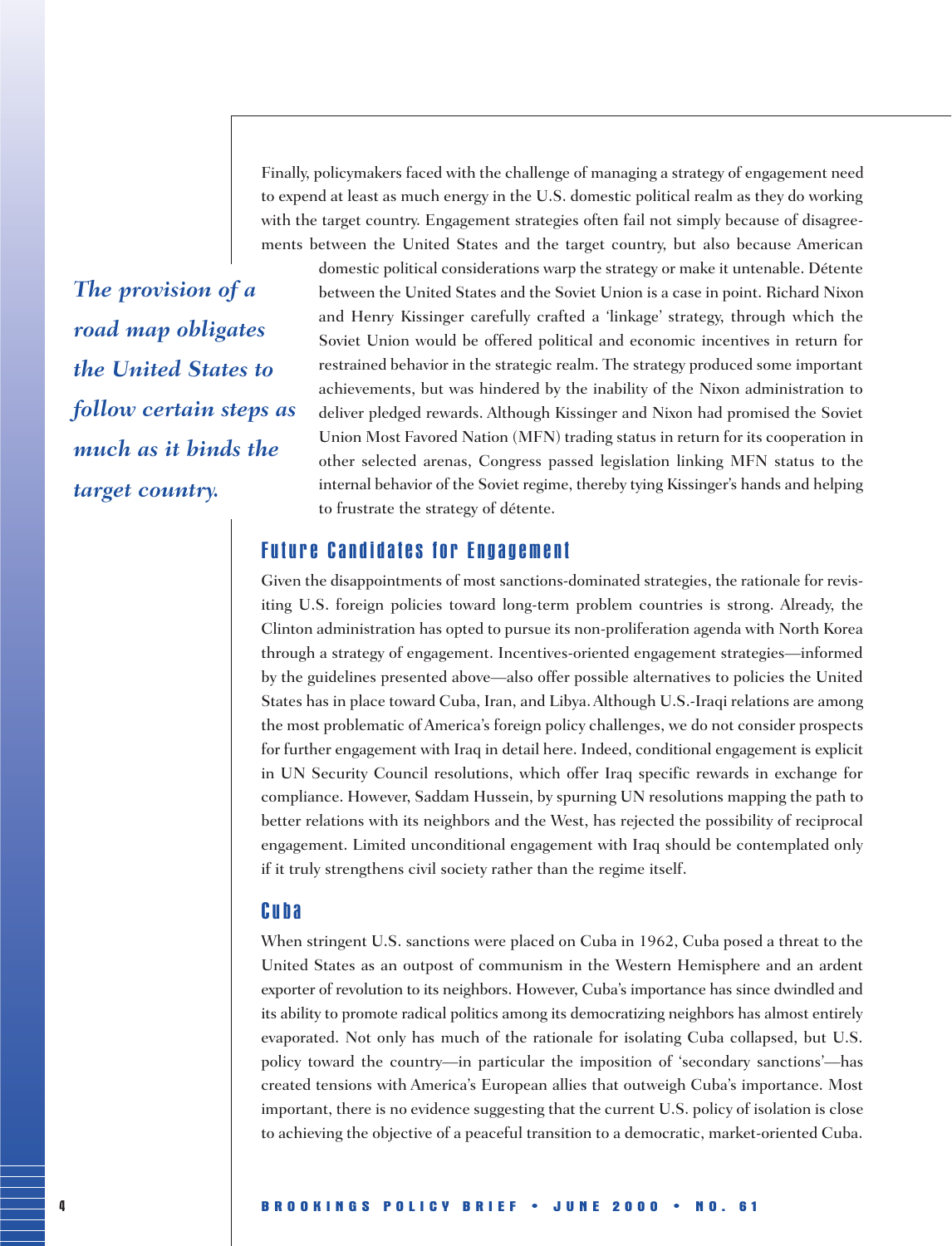Rather than continuing with its 40-year-old approach, the United States should simultaneously pursue two forms of engagement with Cuba. First, the U.S. government should test Fidel Castro's willingness to engage in a conditional relationship and to chart a course toward more satisfactory relations. The United States should enter into a dialogue with Castro in which reasonable benefits are offered in return for reasonable changes in Cuban behavior. Rather than insisting on regime change or immediate democratic elections in Cuba, U.S. policymakers should make lesser goals the initial focus of their policy; the more ambitious the demands, the less likely Castro is to enter into a process of engagement. For instance, a willingness to settle claims for expropriated assets, release political prisoners, and/or legitimize political parties might be proposed in exchange for lifting various elements of the embargo. If Castro accepted this dialogue, U.S. policy would advance real political liberalization on the island;

if Castro rejected these attempts at conditional engagement, Washington would still ease tensions with its European allies by demonstrating increased flexibility.

Regardless, unconditional engagement can be undertaken and expanded. The recent easing of certain restrictions in the hope of building ties between the United States and Cuba at the civic level is laudable. Yet the United States should also expand unconditional engagement of the economic variety with Cuba, a low-risk strategy that can gradually promote internal changes as Cubans benefit from new economic opportunities. Even if Castro resists conditional engagement, U.S. policymakers should consider ways in which investment codes—which would allow for American economic involvement with Cuban entities meeting specific conditions concerning ownership structure and labor rights could replace aspects of the embargo. A relaxation of the embargo to permit the export of agricultural and pharmaceutical products by the United States also makes sense in this regard.

#### Iran

The overwhelming success of relatively moderate candidates in the 2000 parliamentary election has altered the political landscape in Iran. Although the campaign focused primarily on domestic issues, the comments of some leading politicians suggest a willingness to consider improved ties with the United States. Most important, the new face of the Iranian parliament has strengthened President Khatemi's power base in his longstanding struggle with more conservative elements in Iranian society. Although these developments far from ensure a successful dialogue between Washington and Tehran, they do make the arguments for exploring the possibility of conditional engagement with Iran stronger than ever.

In this context, the steps taken by the Clinton administration in March 2000 to lessen hostility between Iran and the United States (including the easing of restrictions on nonoil imports from Iran) were justified. Regardless of Iran's response to these initiatives, the United States should strive to maintain momentum that will be critical for improved

*Sanctions—in effect a form of warfare require exit strategies.*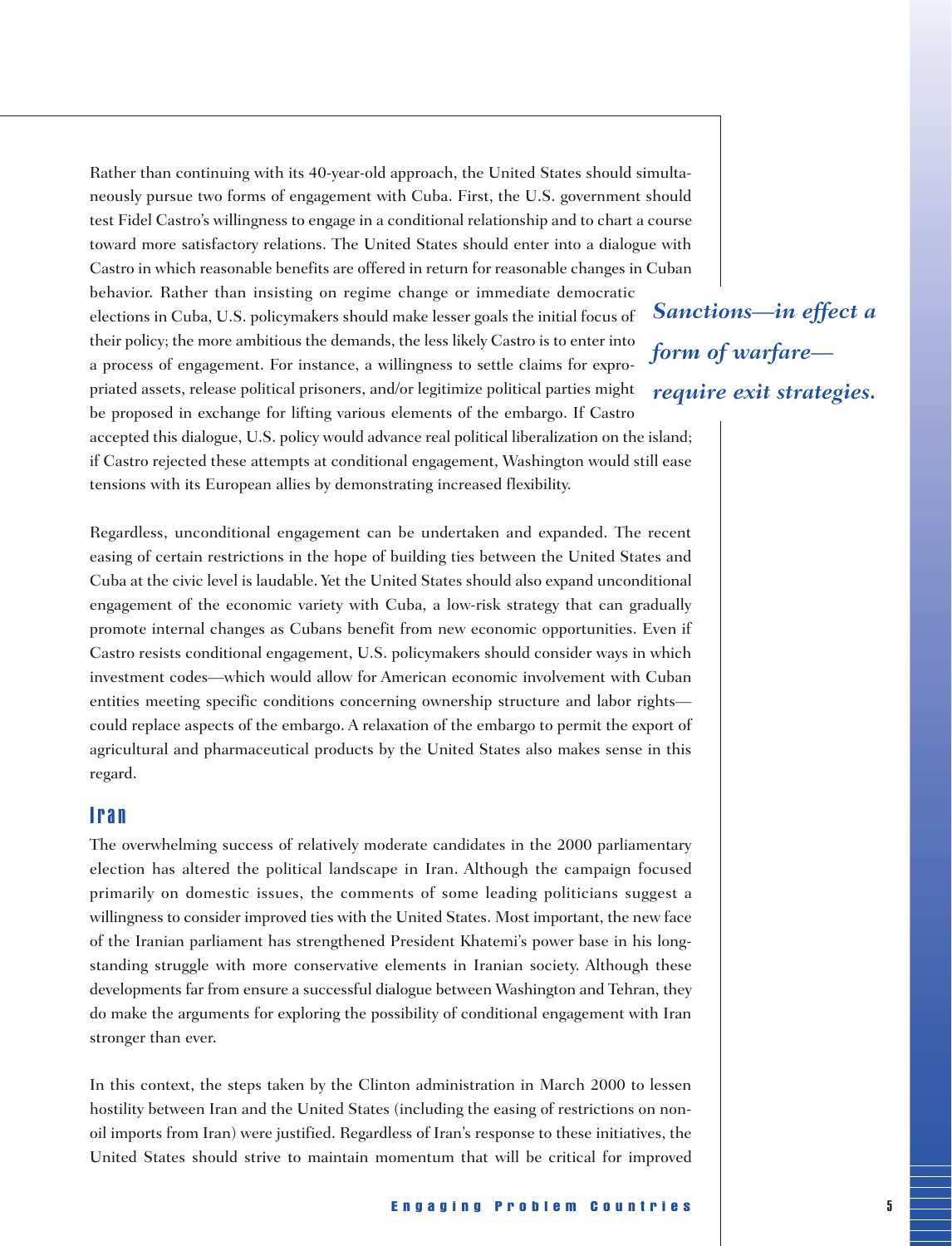U.S.-Iranian relations, if not soon, then sometime in the future. The United States should go beyond the offers by Secretary Albright and other State Department officials to construct a road map with Iran and propose, through authoritative intermediaries if necessary, the possible specifics of such a road map.

Most likely, in the opening stages, U.S.-Iranian contacts would be limited to non-governmental envoys and agencies; government-to-government meetings would not be introduced until later. In order to encourage the moderation of Iran's policies concerning terrorism, its unconventional weapons programs, and peace with Israel, the United States should delineate the gradual easing of sanctions that Iran could expect in exchange for changes in its behavior. Calculated movements toward the full lifting of U.S. sanctions might involve U.S. support for international financial institutions in Iran, oil swaps, resumed U.S. agricultural credits, and the allowance of American investment in Iran, including expanded opportunity for investment in the oil and gas sectors. On the Iranian side, possible interim steps could entail cooperation with the United States on investigations into the Khobar and Pan Am 103 bombings, improved treatment of its own citizens (including Iranian Jews) and reduced support for radical groups such as Hezbollah.

At the same time, the United States should continue to expand unconditional engagement with Iranian civil society. As the recent elections, as well as Iran's active academics and journalists, indicate, there are many elements in Iran that would not spurn greater contact, particularly with non-governmental groups and organizations. Not only is this type of engagement likely to have long range benefits, but it will also allow America to stay more closely attuned to the intricate Iranian domestic politics that will shape any future form of engagement.

#### Libya

Libya has struggled under the full gamut of U.S. unilateral sanctions since 1986. These sanctions were imposed in an effort to coerce the Qaddafi regime to change its behavior in three specific areas: its attitude toward the state of Israel, its support for international terrorism and extremist movements, and its desire to obtain weapons of mass destruction. Recent developments suggest that some progress has been achieved on these fronts. Perhaps most important is that Libyan support for terrorism seems to have waned, while Libya appears willing to bear at least some responsibility for past terrorist acts (as indicated by the surrender of two Libyan suspects implicated in the Pan Am 103 bombing). These changes in Libyan behavior, in conjunction with pressures from American commercial entities eager to do business with Libya now that UN sanctions have been suspended, provide both a rationale and an impetus for the reassessment of U.S. policy.

However, these positive developments and U.S. commercial pressures are still far from sufficient to warrant a full American embrace of Qaddafi. Moreover, the strength of certain U.S. domestic constituencies, particularly the families of the victims of Pan Am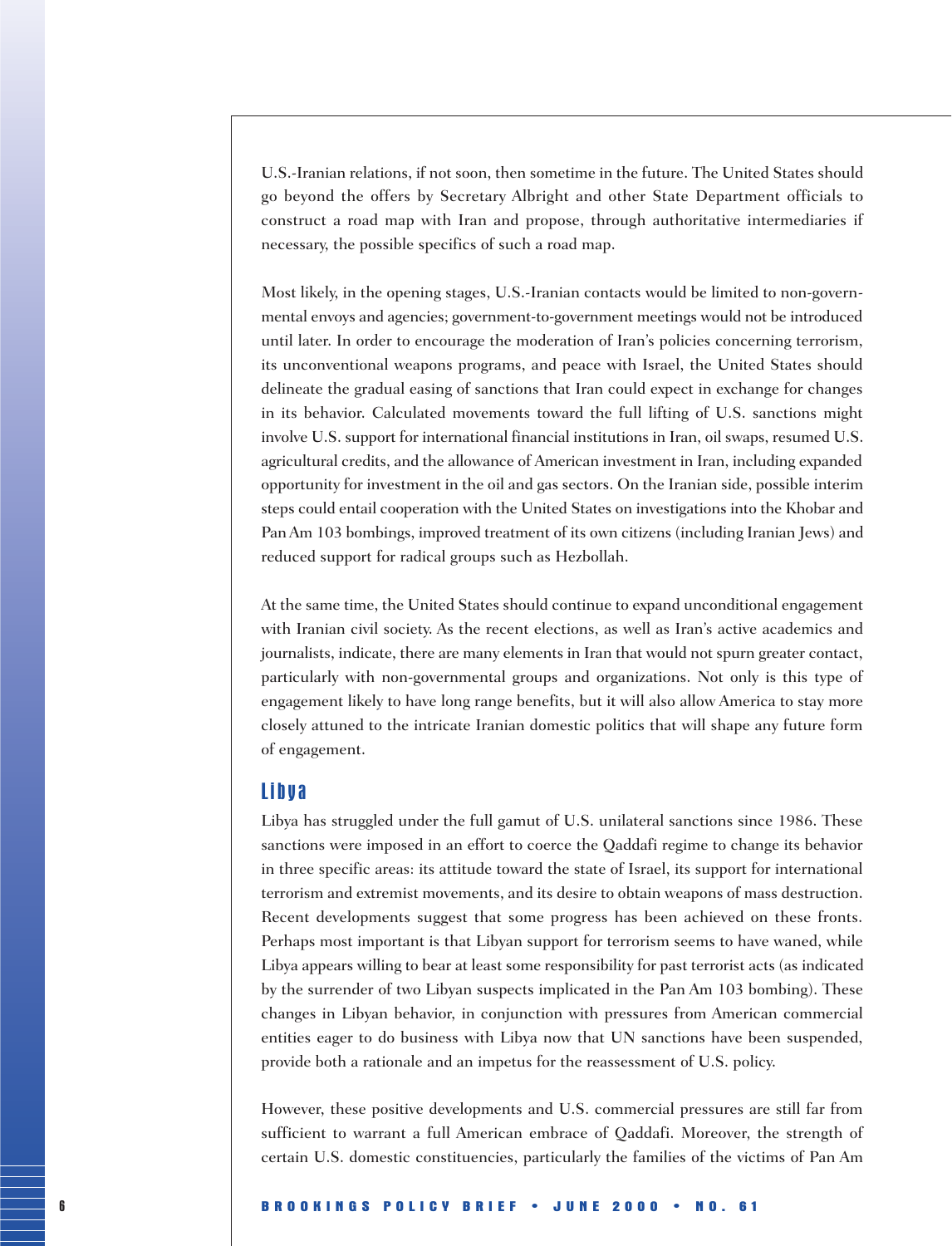103, prohibit any sort of rapprochement with Qaddafi and Libya, at least until Libya's willingness to cooperate fully with the trial in the Netherlands is proven. Finally, a great deal of uncertainty continues to surround Libyan domestic politics. For these reasons, crafting engagement with Libya remains a huge challenge.

The United States faces a dilemma posed by the desire to encourage positive developments in Libya, and the inability to remove sanctions currently in place absent further progress. A specific road map should be fashioned, detailing the conditions and circumstances under which U.S.-Libya relations could improve. Ideally, such a road map would have been articulated in the very legislation that placed sanctions on Libya; as a rule, any vehicle whether it be legislation or an executive order—which imposes sanctions should also delineate the specific actions that the country in question must undertake before it can be freed from economic penalties. A road map for Libya should include Libyan cooperation during the trial of the two suspects accused of blowing up Pan Am 103, renunciation of terrorism, and a reaffirmation of Libya's commitment to the nuclear Non-Proliferation Treaty. In exchange for these actions, Libya could look forward to a parallel easing of U.S. economic sanctions, ultimate removal from the 'terrorism list' (a grouping of countries which are designated by the United States as state sponsors of terrorism), and gradual normalization of diplomatic relations, entry into international associations, and economic cooperation.

#### New Thinking, New Tools

Conditional engagement requires a new approach to sanctions; sanctions need to be viewed as a tool, not a statement. As a result, the process of sanctioning a country must be seen not as an end in itself, but rather as an action that is part of a broader negotiating framework. Similarly, lifting sanctions or providing other incentives should be viewed as an inherent part of a larger strategy. Yet in order for the United States to use sanctions and incentives in this way, U.S. policy must be made more flexible.

Sanctions—in effect a form of warfare—require exit strategies. This will involve legislative changes such as greater provisions of executive waivers in all sanctions legislation. It also will involve the passage of sanctions reform which mandates the preparation of potential and actual impact statements, thereby promoting a more transparent and deliberative process.

Unconditional engagement will also require new, more flexible approaches. Except where there is a direct threat, sanctions should not be so comprehensive that they preclude person-to-person contacts, either of the non-governmental variety or with the regime itself. For instance, U.S. programs that bring foreign military personnel to the United States for education and training provide useful opportunities, not only to help improve the professionalism of foreign armed services, but to increase contacts with important

*The views expressed in this Policy Brief are those of the authors and are not necessarily those of the trustees, officers, or other staff members of the Brookings Institution.* 

*Copyright © 2000 The Brookings Institution*

*Brookings gratefully acknowledges the generosity of the Cabot Family Charitable Trust and B. Francis Saul II for their support of the Policy Brief series.*